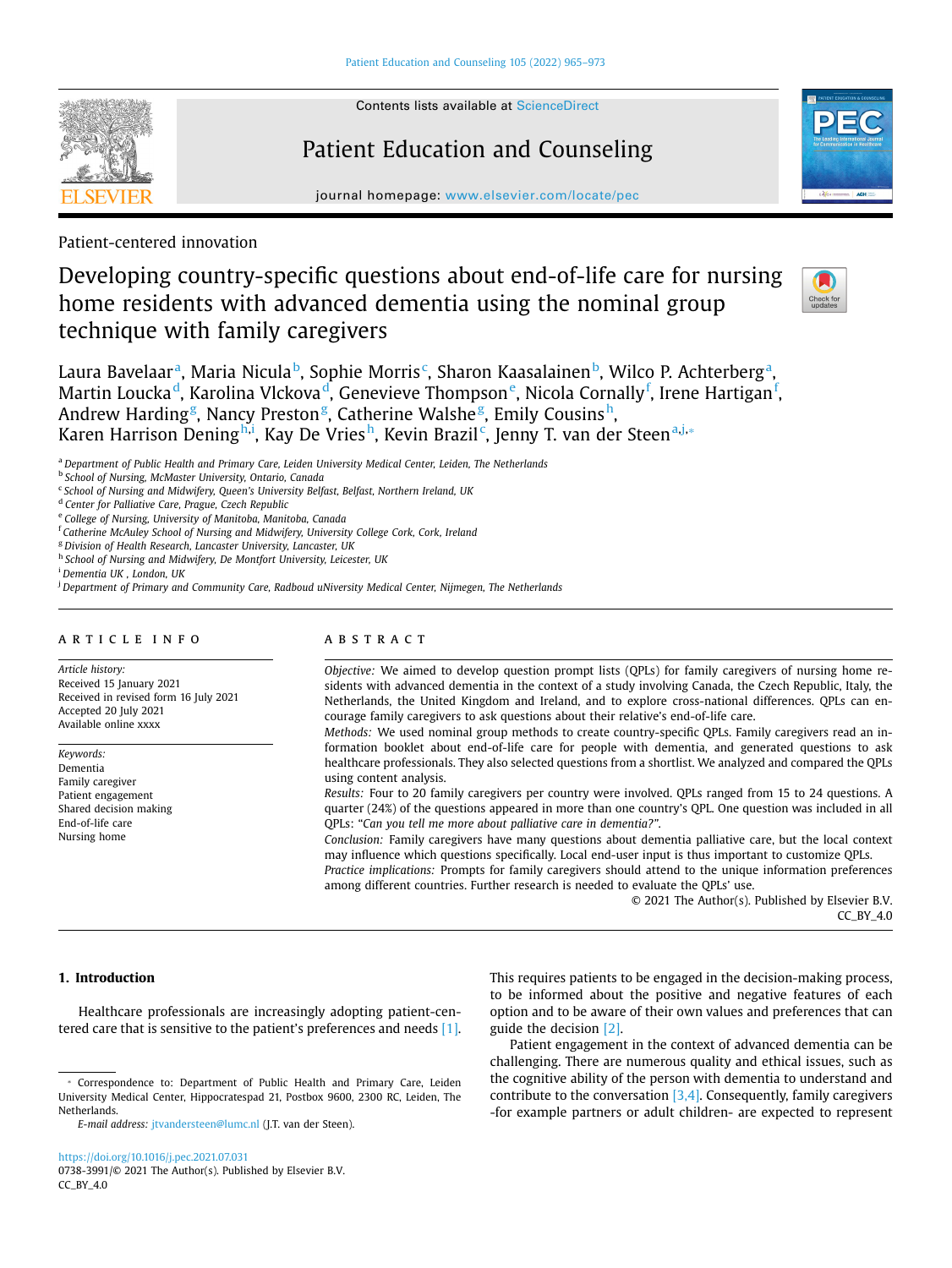their relatives with dementia when they are no longer able to express own wishes [\[5\]](#page-7-3). However, family caregivers may lack a good understanding of dementia and end-of-life care  $[6,7]$ . To address this issue, Arcand and colleagues developed an informational booklet about comfort care for nursing home residents with advanced dementia: the Comfort Care Booklet [\[8\].](#page-7-5) The aim of the booklet is to prepare family caregivers for the end of life and reassure them about the patient's comfort. The Comfort Care Booklet has been translated and adapted for use in various countries [\[9–13\]](#page-7-6). The Comfort Care Booklets were developed by healthcare professionals with input from patients and family caregivers. Involving end-users can lead to more user-friendly information [\[14\]](#page-7-7).

Although family caregivers welcome information about dementia and end-of-life care, information provision itself is not enough: there is a need for follow-up conversations with healthcare professionals [\[15\]](#page-7-8). As families will often not explicitly share their information and support needs with healthcare providers, they need assistance in expressing these needs so that they can be met [\[15\]](#page-7-8). An aid to increase patient or family caregiver engagement is a question prompt list (QPL) [\[16\]](#page-7-9). A QPL is a list of typical questions, that can encourage individuals to ask questions about their relative's care. Thus, healthcare professionals can provide personally relevant information. Hyatt, Lipson-Smith and colleagues [\[17\]](#page-7-10) found that patients with cancer experienced a QPL to be supportive to their care, but also recommended that QPLs should be culturally-tailored and patient-driven. For example, the development of a QPL for patients with cancer in the US and Australia led to two different versions as some aspects were deemed less acceptable or useful in the US compared with Australia [\[18\].](#page-7-11)

Currently, available QPLs about illness and treatment to support decision making (e.g.  $[19-22]$ ) are mostly tailored for patients with cancer. A QPL to support family caregivers of nursing home residents with advanced dementia is not internationally available. Therefore, the objective of this study was to develop a QPL for family caregivers of nursing home residents with advanced dementia. The purpose of the new OPLs was to complement the Comfort Care Booklet  $[8-13]$ by encouraging question asking and aid conversations about care.

In this study, we consult current and bereaved family caregivers in five countries to ensure family-driven and culturally-tailored QPLs for dementia. We assessed differences between countries in the resulting QPLs to examine importance of the local context.

## **2. Methods**

This study is part of an international EU Joint Programme – Neurodegenerative Disease Research (JPND) project to support family caregivers of nursing home residents with advanced dementia in decision making, called 'mySupport study', involving Canada, the Czech Republic, Italy, the Netherlands, the UK and Ireland. The QPLs were developed with the targeted consultation of family caregivers. The aim of the development process was to agree on the final QPLs with 20–25 questions. This process took 13 months and was divided into three phases as described below and depicted in [Fig. 1.](#page-2-0) An evaluation of the QPLs in practice was outside the scope of the current study and will be addressed during the larger mySupport study [\[23\]](#page-8-0).

#### *2.1. Phase one*

Phase one (July 2019 – September 2019) involved an elderly care physician, two researchers specialized in palliative care, a researcher trained in psychology and a researcher educated in neuroscience. This team selected a set of questions from three available QPLs (two about dementia care and one about palliative care). The QPLs originated in three different countries (Australia [\[24\]](#page-8-1), Canada [\[25\]](#page-8-2), the Netherlands [\[26\]\)](#page-8-3), providing a transnational overview of questions (248 questions in total, 206 without duplicates).

The team aimed to reduce the number of questions to < 50 and to include at least one question per topic discussed in the Comfort Care Booklets: dementia, end-of-life decision making, symptom relief, and end of life. Questions were deemed appropriate for inclusion if they were relevant to the nursing home setting and within the scope of the Comfort Care Booklets. 'Nursing home' is used to refer to a collective institutional setting in which care is provided to older adults 24 h a day, including nurses and medical staff. Question selection took place in three consensus rounds and was informed by the inclusion criteria in [Box 1.](#page-3-0) In the Netherlands, three researchers (LB, WPA, JTvdS) independently selected questions and discussed to reach consensus. In parallel, two researchers from the UK followed the same procedure (SM, KB). Next, the results of these two independent consensus rounds were discussed between the researchers from the two countries in a third consensus round. A preliminary selection of 39 questions was thus completed in preparation for Phase two.

#### *2.2. Phase two*

Phase two (November 2019 – July 2020) involved the targeted consultation of end-users of the QPLs. End-users in each country independently compiled the final selection of questions for the QPL to address local needs. End-users were defined as current or bereaved family caregivers of people with dementia. The eligibility requirements were: over 18 years of age; sufficient capacity of the local language to read the Comfort Care Booklet and participate in the discussion; and able to agree to terms and conditions of participation. The consultation protocol was reviewed by local ethics committees in Canada (Hamilton Integrated Research Ethics Board: 2019–5837-GRA) and the Netherlands (Medical Ethical Committee Leiden-Den Haag-Delft: N19.114) and written informed consent was obtained from all participants. In the Czech Republic, Ireland and the UK, the consultation was considered 'Public and Patient Involvement' and therefore the process was exempt from review by ethics committees and formal consent procedures. In Italy, the consultation could not be performed due to COVID-19.

Convenience recruitment strategies included local invitations and snowballing. In Canada, family caregivers involved at the nursing home that participates in the larger project were invited by the site's social service coordinator. The Czech team recruited participants using the Facebook page of the Center for Palliative Care and by using the snow-ball method, that is: participants invited others from their social networks to participate. In collaboration with Alzheimer Nederland, the Dutch team invited family caregivers who are part of the Alzheimer panel from a west and middle region over email. The team in Ireland posted flyers in public spaces and on Facebook, and invited potential participants via personal and professional networks. In the UK, researchers recruited family caregivers through their local patient and public involvement connections around Leicester and through the network of a family caregiver that was involved in previous projects in Lancaster.

The consultation process was structured in the four steps (see below) of a nominal group technique [\[27,28\]](#page-8-4). Although normally conducted in a group setting, the first two steps were adapted to allow family caregivers to complete them individually at home. This was done to ensure that participants were sufficiently prepared for the group discussion. The group discussion was virtually conducted in some cases using email, phone calls or videoconferencing (see Supplementary information Text  $S1$ ). The steps were conducted as follows:

## *2.2.1. Silent-generation step (individually at home)*

Upon reading the Comfort Care Booklet, family caregivers wrote down any questions that came to mind and that they would wish to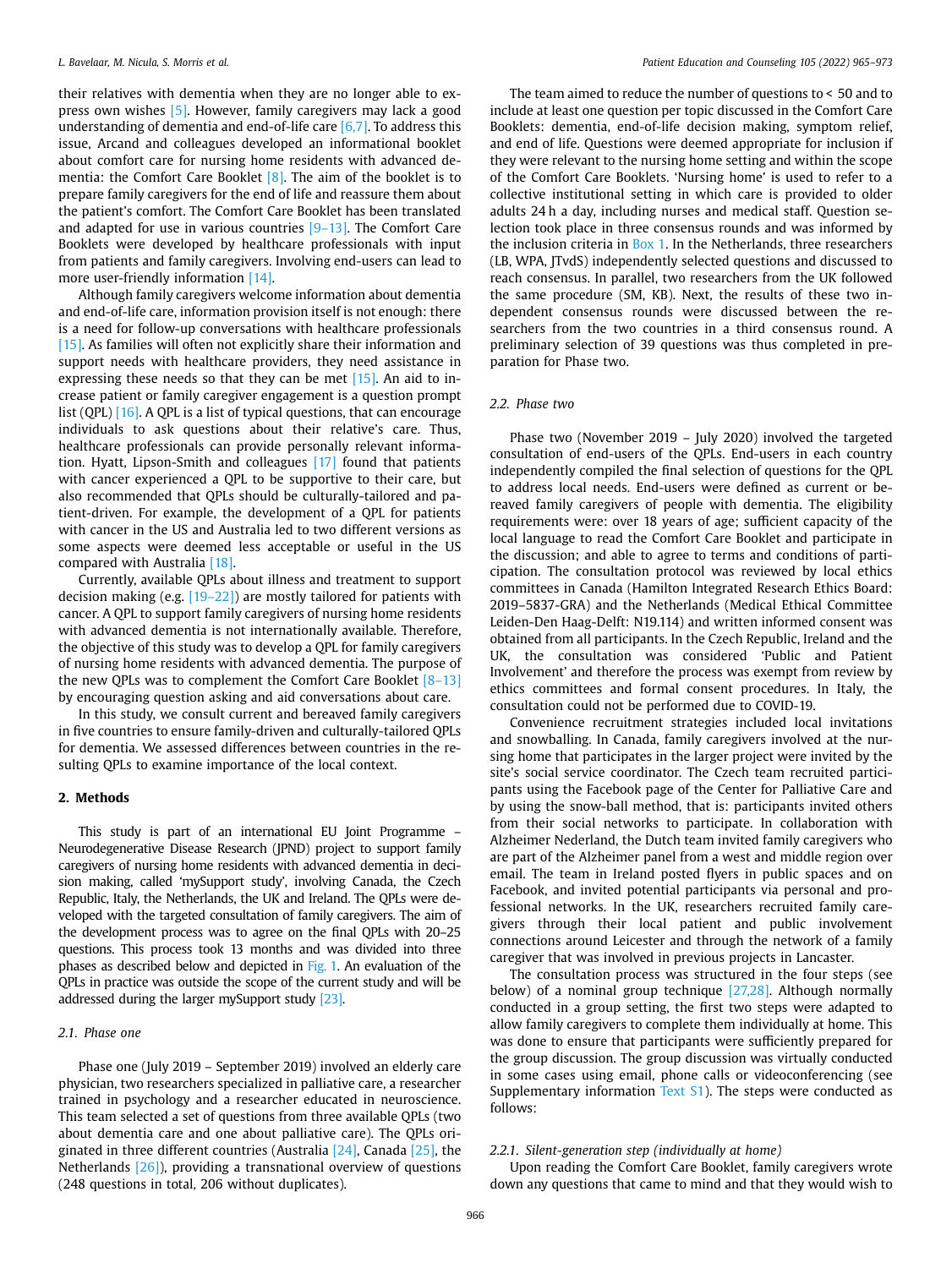<span id="page-2-0"></span>

**Fig. 1.** Outline of the three-phase process for developing country specific question prompt lists. *QPL = question prompt list; AU = Australia, CA = Canada, CZ = the Czech Republic, IT = Italy, NL = the Netherlands, ROI = Republic of Ireland, UK = the United Kingdom.* \**In Italy, Phase 2 could not be performed due to the large impact of COVID-19*.

discuss with a healthcare professional. They also wrote down their reasoning for posing these questions.

## *2.2.2. Round-robin step (individually at home)*

Afterwards, the family caregivers selected approximately 15 questions of the 39 pre-selected questions that they felt may arise when a family member reviews the Comfort Care Booklet. Finally, the family caregivers could add any outstanding questions that were not yet addressed; once again, they wrote down their rationale for posing these questions.

## *2.2.3. Discussion/item clarification step*

A moderator presented all individually generated and selected questions to the family caregivers at the group discussion. The moderator was not involved in the preliminary question selection to

minimize bias in the facilitation of the discussion. Family caregivers read all the questions as a group and discussed each item's similarities, differences, and reasons for its inclusion in the final list. Observers took notes on reasons for inclusion and exclusion of questions.

## *2.2.4. Voting step*

After the group discussion, participants voted on which items to include in the QPL by raising hands or highlighting them on a collective list. The 20–25 questions that received the most votes were included in the final list. The research team mapped the questions from the final list onto the relevant sections of the Comfort Care Booklet to ensure that there was at least one question per topic.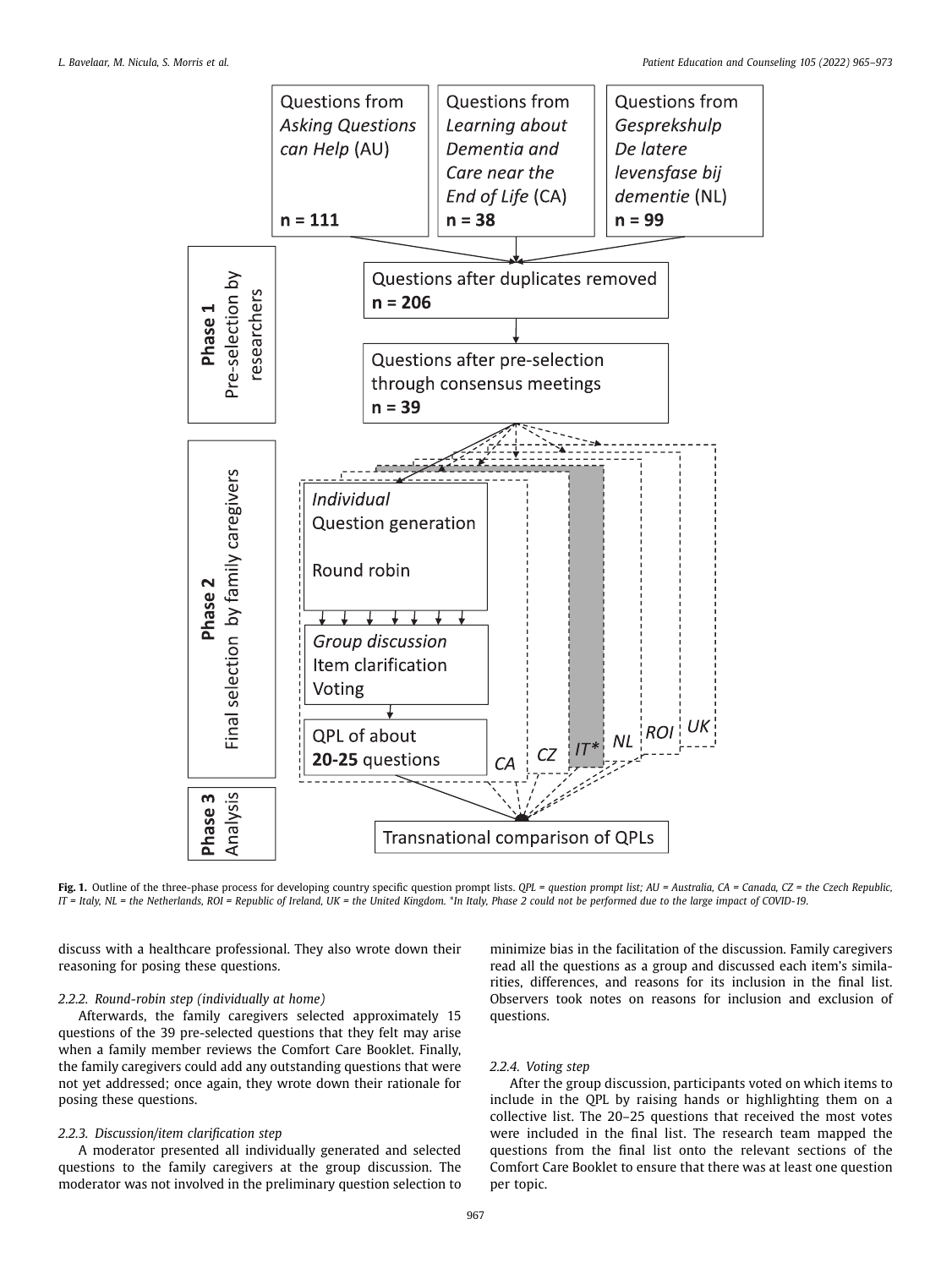#### <span id="page-3-0"></span>**Box 1**

Criteria for question pre-selection by research team (Phase 1).

- 1. The question is not already answered in the Comfort Care Booklet.
- 2. The question probes for relevant information or more personal or in-depth information.
- 3. The question is of cultural, care practice or legislative relevance to at least one of the participating countries.
- 4. The question is not purely medical or medical-technical, and can thus be addressed by a long-term care staff member from the relevant occupation (for example, by a nurse or a social worker).
- 5. The question cannot be answered or on the contrary, is already covered by the Comfort Care Booklet, but is still pressing to family caregivers (according to literature and researchers' experience in practice) and bringing it to the table would be beneficial.

## **Highlights**

- We developed country-specific question prompt lists about dementia palliative care
- In five countries, family caregivers were consulted to finalize a list of questions
- All caregivers selected: *"Can you tell me more about palliative care in dementia?*"
- Included topics differed across countries, namely artificial nutrition and fluids

#### *2.3. Phase three*

Phase three (June 2020 – August 2020) involved two researchers (MN, Canadian and LB, Dutch), who compared the final QPLs from each country to highlight similarities and differences across contexts using conventional content analysis [\[29\].](#page-8-5) First, LB and MN familiarized themselves with all of the questions. They then inductively derived a set of codes from the questions and labeled each question with a code. Next, codes were sorted into themes when referring to a similar overarching topic. Finally, code names were adjusted after defining the themes, and themes were refined after adjusting the codes. Reasons for including questions that were available in field notes or participants' answer sheets were collected and also underwent a content analysis to explore any cross-national differences in the rationale for including questions in the QPLs.

To ensure validity and rigor  $[30]$ , all steps of the analyses were independently performed by two individual coders (LB, MN). Codes, themes and interpretations were discussed at each step to reach consensus.

#### **3. Results**

#### *3.1. Phase one*

Out of the 206 questions, the UK team selected 33 and the Dutch team 49. Ten questions were selected by both teams, totaling 72 questions. The two teams agreed on the in- and exclusion of 75% (186/248) of the questions. Cross-national differences were apparent during the consensus discussion. For example, questions about life termination and prognosis seemed inappropriate to the UK team because they were difficult to answer adequately, and end of life and euthanasia were not considered topics that people tend to discuss. They were pressing to the Dutch team because people will often ask about these issues and there was a concern of creating taboo when excluding such questions. [Table 1](#page-4-0) shows the 39 questions that were pre-selected by the research teams upon reaching consensus.

## *3.2. Phase two*

[Table 2](#page-4-1) shows an overview of the nominal group for each country. Forty-three people participated, ranging from 4 to 20 per country. The ages ranged from 25 to 87 years, and the majority (72%) was female. The participants were current or bereaved family caregivers ( $n = 41$ ) or living with dementia ( $n = 2$ ). Six participants had professional experience with dementia. The group discussions took 40–140 min. The characteristics of the moderators and observers are included in the supplementary information (Table S1). The group

discussion resulted in a final list of questions in each of the countries. Canada decided upon 15, the Czech Republic had 20, Ireland had 22, and the Netherlands and the UK each had 24 ([Tables 1](#page-4-0)  and S2).

#### *3.3. Phase three*

Questions were scanned for overlap and similarity, leading to a list of 76 distinct questions from the total of 105 selected questions. Almost a quarter (24%, 18/76 questions) were selected by more than one country. Question 2 from the pre-selected list of 39 questions was selected by all groups:

*"Can you tell me more about palliative care in dementia?"* 

For 55/105 questions (52%) the reason for inclusion was clearly described in the field notes or participants' answer sheets. The Czech Republic (70%), Canada (67%) and the Netherlands (63%) had more information about the rationale available than the UK (37%) and Ireland (32%). The reasons that were provided for selecting questions were aggregated into the following six themes, in order of frequency: just obtaining information, preparation for end of life, reassurance, preparation for shared decision making, informing staff about the resident's needs and informing staff about the family caregiver's needs [\(Table 3](#page-5-0)). The reason provided most often per country was just obtaining information in the UK, preparation for end of life in Ireland, and just obtaining information and preparation for shared decision making in the Czech Republic. In the Netherlands, informing staff about the resident's needs was directly followed by reassurance and just obtaining information. Canada had mentioned reassurance, just obtaining information and preparation for end of life at equal frequency.

The inductive content analysis of the QPLs resulted in 18 codes ([Table 4](#page-5-1)). The most common codes were communication with staff, care protocols, palliative care information, and roles and responsibilities. The codes were aggregated into seven broader themes. These include Request for (services or) information about (1) Symptoms and Disease, (2) Treatment, (3) Death, (4) Care staff, (5) Care setting, (6) Request for the increase or use of patient values and wishes, or (7) Request for information about shared decision-making. Overall, the three most common themes across all countries were Requests for Services or Information pertaining to Care Setting (5), Treatment (2), and Care Staff (4).

#### *3.3.1. Symptoms and disease*

Questions about symptoms and disease focused on the prognosis of the person with dementia in terms of upcoming death or the signs and symptoms related to dementia stages, and disease-related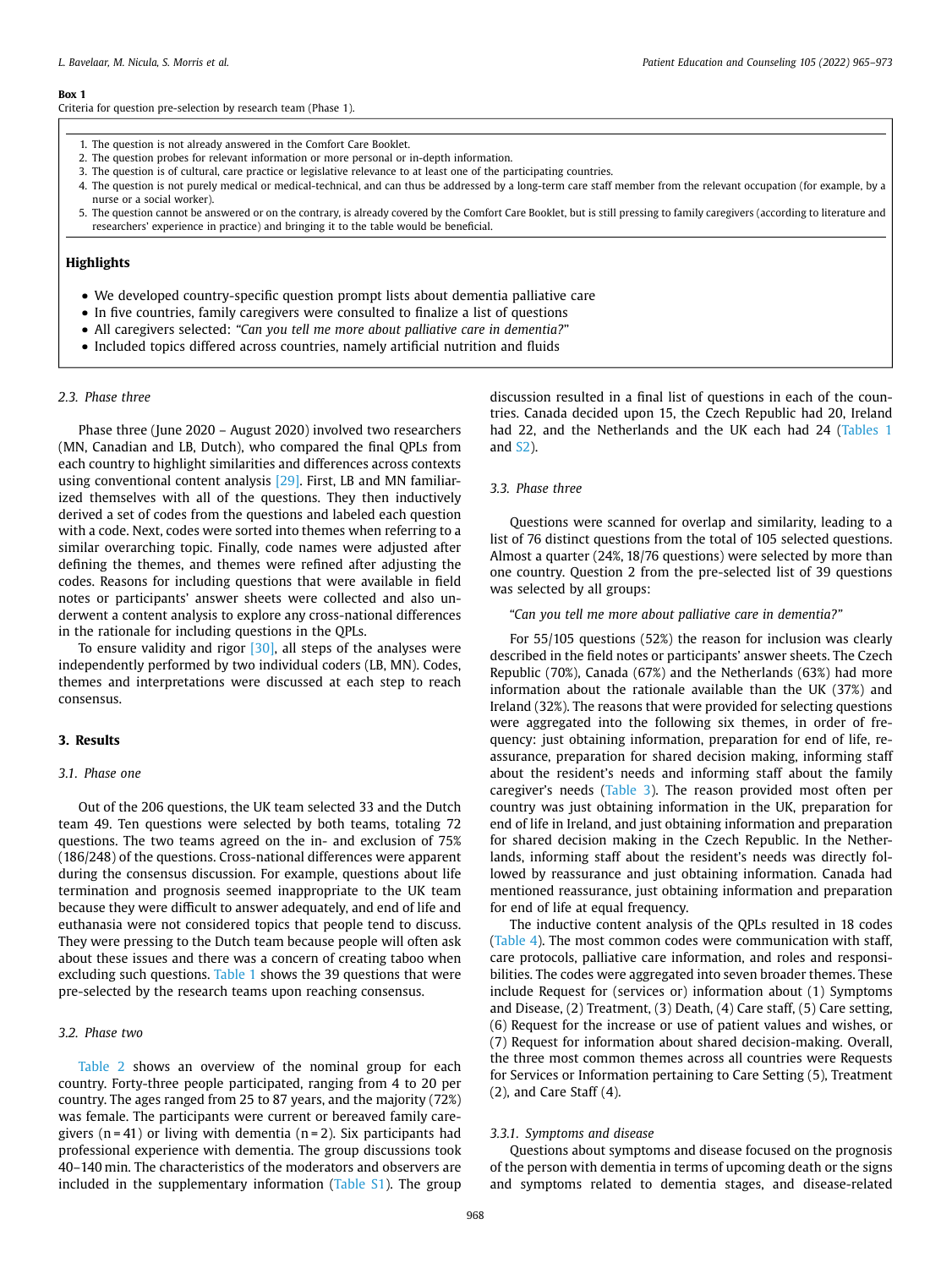#### <span id="page-4-0"></span>**Table 1**

List of pre-selected questions (Phase 1) and selection per country (Phase 2).

| $\overline{1}$<br>Can you tell me more about palliative care in dementia?<br>CA <sup>†</sup> , CZ, NL, ROI, UK<br>2<br>What changes can I expect, still, such as worsening of symptoms or behavior?<br>CA <sup>†</sup> , CZ, ROI, UK <sup>*</sup><br>3<br>When there is no solution for very unpleasant symptoms such as pain or shortness of breath, will the doctor have other options (such as<br>$CA^*$ , CZ, NL, UK $^*$<br>lower the level of consciousness, put to sleep by means of 'palliative sedation'), so my/our loved one is less aware of them, or can we<br>discuss the level of awareness we prefer?<br>What do you want to know about my loved one, so you can provide appropriate and quality care, now and later on?<br>CA*, NL, UK<br>4<br>What role might I or other family members be expected to play in decision making such as decisions about to transfer to hospital or<br>CA, CZ*, ROI*<br>5<br>change medication? |  |
|-------------------------------------------------------------------------------------------------------------------------------------------------------------------------------------------------------------------------------------------------------------------------------------------------------------------------------------------------------------------------------------------------------------------------------------------------------------------------------------------------------------------------------------------------------------------------------------------------------------------------------------------------------------------------------------------------------------------------------------------------------------------------------------------------------------------------------------------------------------------------------------------------------------------------------------------------|--|
|                                                                                                                                                                                                                                                                                                                                                                                                                                                                                                                                                                                                                                                                                                                                                                                                                                                                                                                                                 |  |
|                                                                                                                                                                                                                                                                                                                                                                                                                                                                                                                                                                                                                                                                                                                                                                                                                                                                                                                                                 |  |
|                                                                                                                                                                                                                                                                                                                                                                                                                                                                                                                                                                                                                                                                                                                                                                                                                                                                                                                                                 |  |
|                                                                                                                                                                                                                                                                                                                                                                                                                                                                                                                                                                                                                                                                                                                                                                                                                                                                                                                                                 |  |
|                                                                                                                                                                                                                                                                                                                                                                                                                                                                                                                                                                                                                                                                                                                                                                                                                                                                                                                                                 |  |
|                                                                                                                                                                                                                                                                                                                                                                                                                                                                                                                                                                                                                                                                                                                                                                                                                                                                                                                                                 |  |
|                                                                                                                                                                                                                                                                                                                                                                                                                                                                                                                                                                                                                                                                                                                                                                                                                                                                                                                                                 |  |
|                                                                                                                                                                                                                                                                                                                                                                                                                                                                                                                                                                                                                                                                                                                                                                                                                                                                                                                                                 |  |
| Is it possible to record wishes regarding end-of-life care now, and if so: how, and how often are these being reviewed?<br>6<br>$CA^*$ , NL, UK $^*$                                                                                                                                                                                                                                                                                                                                                                                                                                                                                                                                                                                                                                                                                                                                                                                            |  |
| $\overline{7}$<br>Can you tell me what "comfort care" means?<br>CA <sub>†</sub> , C <sub>Z</sub> , NL*                                                                                                                                                                                                                                                                                                                                                                                                                                                                                                                                                                                                                                                                                                                                                                                                                                          |  |
| 8<br>Can you tell me how much time is left?<br>CA* CZ, UK                                                                                                                                                                                                                                                                                                                                                                                                                                                                                                                                                                                                                                                                                                                                                                                                                                                                                       |  |
| CA <sub>T</sub> , C <sub>Z</sub> <sup>*</sup> , ROI <sup>*</sup><br>9<br>Can you warn me, the relative, when death is near?                                                                                                                                                                                                                                                                                                                                                                                                                                                                                                                                                                                                                                                                                                                                                                                                                     |  |
| CA, CZ*, UK<br>Can my loved one be admitted into a hospice?<br>10                                                                                                                                                                                                                                                                                                                                                                                                                                                                                                                                                                                                                                                                                                                                                                                                                                                                               |  |
| I would like to talk about how my family member would want to be cared for. When can I discuss this and with whom?<br>NL, UK<br>11                                                                                                                                                                                                                                                                                                                                                                                                                                                                                                                                                                                                                                                                                                                                                                                                              |  |
| Can you arrange for me to talk with someone from my culture, someone who may understand me better?<br>12<br>NL, UK                                                                                                                                                                                                                                                                                                                                                                                                                                                                                                                                                                                                                                                                                                                                                                                                                              |  |
| Can someone help me to communicate with other members of my family about what is happening?<br>13<br>ROI, UK                                                                                                                                                                                                                                                                                                                                                                                                                                                                                                                                                                                                                                                                                                                                                                                                                                    |  |
| How do we ensure positive experiences?<br>14<br>CZ, ROI                                                                                                                                                                                                                                                                                                                                                                                                                                                                                                                                                                                                                                                                                                                                                                                                                                                                                         |  |
| What are advantages and disadvantages of resuscitation in this case?<br>15<br>ROI*, UK                                                                                                                                                                                                                                                                                                                                                                                                                                                                                                                                                                                                                                                                                                                                                                                                                                                          |  |
| 16<br>What spiritual or religious care is available to us?<br>NL, ROI*                                                                                                                                                                                                                                                                                                                                                                                                                                                                                                                                                                                                                                                                                                                                                                                                                                                                          |  |
| $CZ^*$ , UK<br>Is it feasible for my loved one to die at home?<br>17                                                                                                                                                                                                                                                                                                                                                                                                                                                                                                                                                                                                                                                                                                                                                                                                                                                                            |  |
| What should or can I, the relative, do at the moment of death and afterwards?<br>18<br>NL, ROIT                                                                                                                                                                                                                                                                                                                                                                                                                                                                                                                                                                                                                                                                                                                                                                                                                                                 |  |
| What is the best way for me and my family member to communicate our needs, concerns, and questions to the staff?<br>$CA^*$<br>19                                                                                                                                                                                                                                                                                                                                                                                                                                                                                                                                                                                                                                                                                                                                                                                                                |  |
| $UK^*$<br>20<br>How can I make arrangements to meet with the doctor?                                                                                                                                                                                                                                                                                                                                                                                                                                                                                                                                                                                                                                                                                                                                                                                                                                                                            |  |
| Is it possible for me to see someone else if I don't get along with the nurse or doctor? How do I go about this?<br>21<br>UK                                                                                                                                                                                                                                                                                                                                                                                                                                                                                                                                                                                                                                                                                                                                                                                                                    |  |
| 22<br>What are the worst days going to be like, and what are the best days going to be like?<br>CZ                                                                                                                                                                                                                                                                                                                                                                                                                                                                                                                                                                                                                                                                                                                                                                                                                                              |  |
| Can you alleviate symptoms and provide some comfort?<br>23<br>NL                                                                                                                                                                                                                                                                                                                                                                                                                                                                                                                                                                                                                                                                                                                                                                                                                                                                                |  |
| 24<br>How do we ensure incontinence does not affect dignity?<br>NL                                                                                                                                                                                                                                                                                                                                                                                                                                                                                                                                                                                                                                                                                                                                                                                                                                                                              |  |
| My loved one has dementia but also other medical conditions. How might this affect their care at the end of life?<br>UK<br>25                                                                                                                                                                                                                                                                                                                                                                                                                                                                                                                                                                                                                                                                                                                                                                                                                   |  |
| 26<br>Do people die from dementia?                                                                                                                                                                                                                                                                                                                                                                                                                                                                                                                                                                                                                                                                                                                                                                                                                                                                                                              |  |
| 27<br>What might the final days and hours of my family member's life look like?<br>ROI <sup>+</sup>                                                                                                                                                                                                                                                                                                                                                                                                                                                                                                                                                                                                                                                                                                                                                                                                                                             |  |
| 28<br>Who can help me sit up with my dying loved one/relative? Are there volunteers we can call in?<br>$CA^*$                                                                                                                                                                                                                                                                                                                                                                                                                                                                                                                                                                                                                                                                                                                                                                                                                                   |  |
| What if my loved one/relative dies when I am not there?<br>29<br>NL                                                                                                                                                                                                                                                                                                                                                                                                                                                                                                                                                                                                                                                                                                                                                                                                                                                                             |  |
| 30<br>What possibilities are there not to prolong life in a natural way?<br>NL                                                                                                                                                                                                                                                                                                                                                                                                                                                                                                                                                                                                                                                                                                                                                                                                                                                                  |  |
| Can we ask for life-terminating treatment, if things really go worse?<br>NL<br>31                                                                                                                                                                                                                                                                                                                                                                                                                                                                                                                                                                                                                                                                                                                                                                                                                                                               |  |
| What can help me or my loved one accept that my loved one is no longer able to do things, or know things (cope with/prepare for losses)?<br>32                                                                                                                                                                                                                                                                                                                                                                                                                                                                                                                                                                                                                                                                                                                                                                                                  |  |
| How confidential is the information? For example: are other family members allowed to know about medical problems or behavior<br>33<br>problems?                                                                                                                                                                                                                                                                                                                                                                                                                                                                                                                                                                                                                                                                                                                                                                                                |  |
| When could hospitalization be necessary and when is it not a good idea?<br>34                                                                                                                                                                                                                                                                                                                                                                                                                                                                                                                                                                                                                                                                                                                                                                                                                                                                   |  |

35 Can you help me to work out questions I may wish to ask my other doctors/specialists?

36 Are medications necessary [for the problem] or can we try something else first?

37 How do I recognize that I am overburdened?

38 How might your care of my family member change in his/her final days?<br>39 What aftercare is available to me, like speaking to the doctor again? What aftercare is available to me, like speaking to the doctor again?

\*The original question was rephrased by the participants †The original questions were combined into one question.

complications such as problems with nutrition or hydration. Questions about how the disease or various methods of treatment would affect the resident's nutrition and hydration were only included in the Czech QPL. The reasons for including questions from this theme mainly related to preparation for end of life and just obtaining information.

#### *3.3.2. Treatment*

Questions in this theme consisted of general questions about treatment options or information about palliative care, but also specific questions about pain management options, and treatment options for pneumonia or problems with nutrition or hydration. All five countries submitted questions that were related to this theme.

<span id="page-4-1"></span>

| $\sim$<br>. . |  |
|---------------|--|
|---------------|--|

Nominal group information (Phase 2).

|           | Month, year of<br>phase 2 | Number of<br>participants in phase 2 | Duration of group<br>discussion (minutes) | Setting of group discussion                                       | Number of<br>questions in final OPL |
|-----------|---------------------------|--------------------------------------|-------------------------------------------|-------------------------------------------------------------------|-------------------------------------|
| CA        | Nov $2019 -$<br>Jan 2020  | 4                                    | 140                                       | Nursing home                                                      | 15                                  |
| $CZ^{**}$ | Feb 2020 -<br>April 2020  | $5*$                                 | 120                                       | Online (home)                                                     | 20                                  |
| <b>NL</b> | Nov $2019 -$<br>Dec 2019  | 20                                   | $(i)$ : 135<br>(ii): 120                  | (i): Alzheimer Nederland Offices 24<br>(ii): LUMC conference room |                                     |
| $ROI**$   | March 2020 -              | $6*$                                 | $(i)$ : 40                                | (i): Health care facility<br>conference                           | 22                                  |
|           | <b>July 2020</b>          |                                      | (ii): 60                                  | room<br>(ii): Family caregiver's garden                           |                                     |
| $UK^{**}$ | March 2020 -<br>June 2020 | 8                                    | 60 (video<br>call)                        | Video call, phone, email (home)                                   | -24                                 |

\*Number of participants providing individual input; 2 Czech participants and 1 Irish participant could not join the group discussion. \*\*Group discussions had to be performed in alternative formats to accommodate for COVID-19 restrictions. (i) = group discussion 1, (ii) = group discussion 2.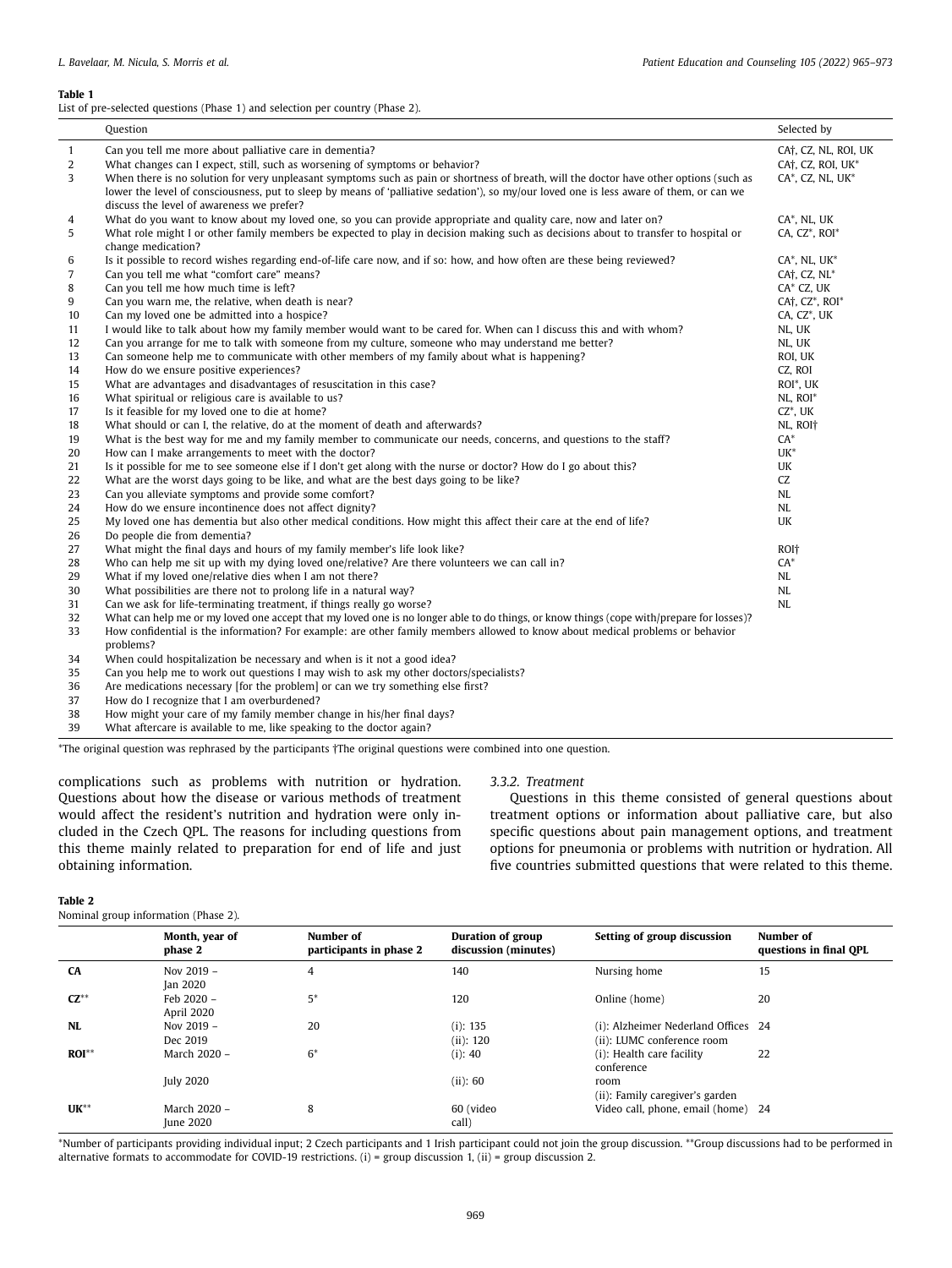#### <span id="page-5-0"></span>**Table 3**

Family caregivers' reasons for selecting questions.

| Reason                                                | Explanation                                                                                                                                                             |
|-------------------------------------------------------|-------------------------------------------------------------------------------------------------------------------------------------------------------------------------|
| Just obtaining information                            | The answers to these questions are important for people to know and could address misunderstandings; the answer<br>does not necessarily influence preparations or plans |
| Preparation for end of life                           | The answers to these questions would allow for family caregiver to obtain knowledge that will inform preparation<br>for end of life                                     |
| Reassurance                                           | The answers to these questions would allow for family caregivers to feel better about (future) scenarios by soothing<br>concerns and providing confirmation             |
| Preparation for shared decision making                | The answers to these questions could set up the family caregiver to prepare for or make decisions in an<br>informed manner                                              |
| Informing staff about the resident's needs            | Asking these questions would allow the family caregiver to inform or prepare staff about the resident's<br>needs and wishes                                             |
| Informing staff about the family<br>caregiver's needs | Asking these questions would allow the family caregiver to inform or prepare staff about their own needs and wishes for<br>support and involvement                      |

Most Dutch questions on treatment were specific to learning more about palliative care and comfort care. The Czech Republic focused more on treatment of specific conditions with pneumonia and problems with nutrition or hydration. The rationale for including questions from this theme focused on just obtaining information.

# *3.3.3. Controlling death circumstances*

The questions in this theme were about controlling the circumstances of death such as active life termination and choosing the place of death. Family members from all the countries, except for Ireland, asked questions that were specific to changes (in setting or treatment) or preferences for circumstances at the end-of-life. There was limited information about the reasons for including questions from this theme, which varied.

## *3.3.4. Care setting*

Care setting-related questions concerned possibilities in terms of specialist services that could be accessed (spiritual, support, medical specialists). It also included questions about how day-to-day care is being managed, about general policies in the care facility and about the logistical procedures that coordinate care and responsibilities. All countries—except the Czech Republic—asked a large proportion of questions about the services and coordination offered by the nursing home. Canada focused on specialist services, while Ireland was the only group that submitted questions regarding the specific

policies and protocol that the home followed, such as security measures and visiting policies. The reasons for including questions within this theme related to reassurance and preparation for end of life.

### *3.3.5. Care staff*

These questions related to concerns about communication with staff, including whom to contact (and how), and concerns about staff competence in providing palliative care. While all groups expressed the need for clear information on communication with staff, the UK group had the highest proportion of questions related to this. The questions surrounding staff competence were only asked by the UK and Czech Republic groups. Questions from this theme were included for various reasons; reassurance and informing staff about the resident's needs were mentioned most often.

## *3.3.6. Patient values and wishes*

The questions in this theme were about specific preference statements such as living wills. This theme also contained questions about values guiding decisions such as the patient's dignity. The questions pertaining to dignity were most often asked in the Czech Republic, Ireland and the Netherlands. The questions were asking for reassurance that the patient's dignity would not be compromised as a result of the treatment options or otherwise. The reasons for

## <span id="page-5-1"></span>**Table 4**

Themes and codes derived from the question prompt lists, with example questions (Phase 3).

| <b>Themes</b>                                                 | Codes                              | <b>Example questions (country)</b>                                                                                       |
|---------------------------------------------------------------|------------------------------------|--------------------------------------------------------------------------------------------------------------------------|
| 1. Request for (services or) information about                | Prognosis: death                   | How close is my loved one to the end of their life? (ROI)                                                                |
| symptoms and disease                                          | Dementia trajectory                | What changes can I expect, still, such as worsening of symptoms or behavior? (CZ,<br>ROI, UK)                            |
|                                                               | Pneumonia                          | What is the association between pneumonia and introducing a PEG? (CZ)                                                    |
|                                                               | Nutrition/hydration                | How can swallowing disorder be alleviated while food intake is conserved? (CZ)                                           |
| 2. Request for (services or) information about                | Pain management                    | What pain management is available and which one do you advise and why? (NL)                                              |
| treatment                                                     | <b>Treatment</b> options           | What are some alternatives to medication that can be provided at this LTC? (CA)                                          |
|                                                               | Palliative care information        | Can you tell me more about palliative care in dementia? (CA, CZ, NL, ROI, UK)                                            |
|                                                               | Intervention risks and benefits    | What are the advantages and disadvantages of going to hospital? (ROI)                                                    |
| 3. Requests for (services or) information about<br>death      | Controlling death<br>circumstances | Can we ask for life-terminating treatment, if things really go worse? (NL)                                               |
| 4. Requests for (services or) information about<br>care staff | Staff competence                   | What training/support is given to care staff to enable them to support my loved<br>one? $(UK)$                           |
|                                                               | Communication with staff           | Is it possible for me to see someone else if I don't get along with the nurse or<br>doctor? How do I go about this? (UK) |
| 5. Requests for (services or) information about               | Long term care setting policy      | Who is appropriate to come visit and how often? (ROI)                                                                    |
| care setting                                                  | Care protocols                     | Do staff continue care, such as patient turning/repositioning, at the end of<br>life? $(CA)$                             |
|                                                               | Specialist services                | Does this long-term care facility have a "palliative team"? (CA)                                                         |
|                                                               | Coordination of care               | If equipment is needed, where will it come from and how quickly can it be                                                |
|                                                               |                                    | obtained? For example, wheelchair, mattress, syringe driver, etc. (UK)                                                   |
| 6. Request for the increase or use of <b>patient</b>          | Living will                        | How can I support my loved one to make a will? (UK)                                                                      |
| values and wishes                                             | Dignity                            | How are we going to protect dignity during personal care? (ROI)                                                          |
| 7. Request for information about shared<br>decision-making    | Roles and responsibilities         | Who has the final say? The physician, the nurse or I (the relative or<br>mandatory)? (NL)                                |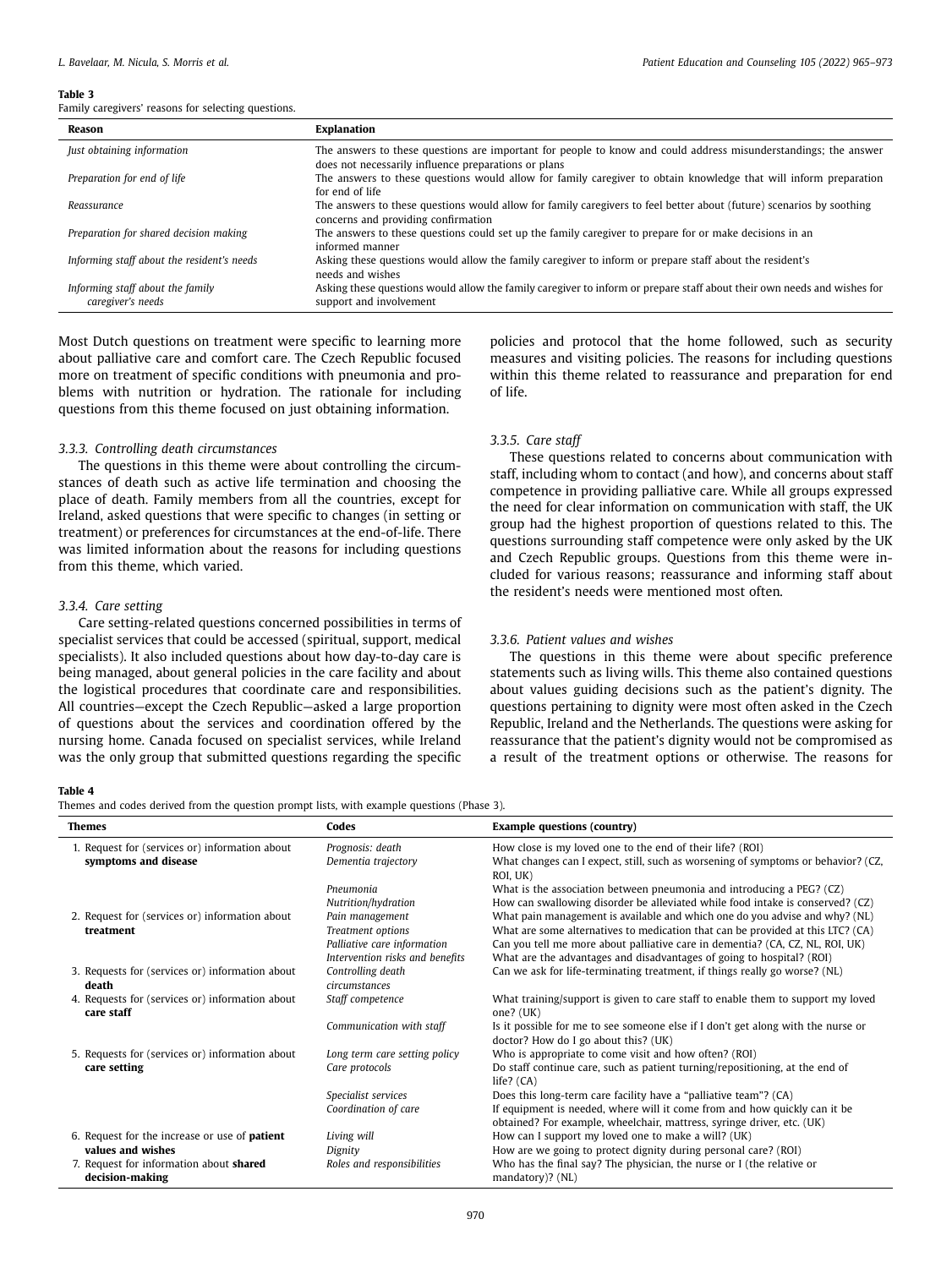including question from this theme varied, informing staff about the resident's needs was mentioned most frequently.

#### *3.3.7. Shared decision-making*

This theme consisted of questions about the shared decisionmaking process and the roles and responsibilities of different people involved in this process. Questions related to the status of clinicians' and families' perspectives and living wills. Although none of the countries' QPLs concentrated on this topic, at least one question from each group was about shared decision-making. The rationale for including questions from this theme most often related to informing staff about the family caregiver's needs.

## **4. Discussion and conclusion**

#### *4.1. Discussion*

We have developed question prompt lists about end-of-life care in collaboration with family caregivers of nursing home residents with dementia in Canada, the Czech Republic, the Netherlands, Ireland and the UK. QPLs for this area were not internationally available. Despite cross-country differences, all lists contained a question requesting more information about palliative care in dementia and another question about the roles and responsibilities of the people involved in shared decision making. Overall, the questions focused mainly on treatment.

During the pre-selection phase, the UK and Dutch researchers had different perspectives on 'appropriateness', focusing on sensitivity versus not avoiding taboo subjects respectively. After the consultation phase, the Dutch, Irish and Canadian QPLs focused on questions related to palliative treatment and the care setting. The UK QPL focused on communication with care staff and staff competence. A large part of questions selected in the Czech QPL were about symptoms and disease. The cross-country differences may reflect socio-cultural differences and how well palliative care is established locally. The focus of the Dutch QPL on palliative care may portray that palliative care for people with dementia may be less wellknown (and had not been part of Dutch dementia plans [\[31\]](#page-8-7)). The Dutch participants indeed often provided 'just obtaining information' as reason for selecting questions, but reassurance and informing staff about the resident's needs were also frequently mentioned. The Irish QPL lacked questions about controlling death circumstances. This suggests that this topic felt less appropriate to the Irish family caregivers. However, the Irish family caregivers most often provided 'preparation for end of life' as a reason to include questions. The large number of questions about communication with staff in the UK QPL could indicate that patient engagement in healthcare is well established in the UK  $[32]$ . As the reason most often provided for including questions was 'just obtaining information', this could also suggest that family caregivers prefer being informed by staff members in personal conversations rather than searching for information themselves. The Canadian QPL focused on questions about specialist services and care protocols. One interpretation could be that the family caregivers had experienced that care coordination and accessibility to services can be improved [\[33\].](#page-8-9) The reasons for selecting questions varied.

The Czech QPL seemed to be the most different from the other countries, indicating concern about the quality of palliative care in dementia and questions regarding nutrition and hydration. The main reasons for question selection among Czech family caregivers included just obtaining information and preparation for shared decision making. Cross-national work indicated that artificial feeding and fluids is a sensitive topic  $[34]$  and recommendations on nutrition and hydration from the European Association for Palliative Care received only moderate consensus [\[35\].](#page-8-11) The concerns surrounding the quality of palliative care in dementia might relate to the poor resources for palliative care in the Czech Republic, where palliative care is not well known [\[36\]](#page-8-12) and not yet officially acknowledged as necessary for people with dementia [\[37\]](#page-8-13). This could also explain the focus on curative treatment in the questions, rather than palliative options.

It is important to note some limitations of this study. Differences in how and when the group discussions were conducted, due to COVID-19 or local practice, may have influenced the results. Adapting the group discussion from an onsite activity to a thread of emails [\[38\],](#page-8-14) phone calls [\[39\]](#page-8-15) or videoconferencing [\[40\]](#page-8-16) could have impacted the engagement process. Furthermore, group sizes differed between the countries. The resulting QPLs are based on input from a convenience sample of family caregivers and may not be representative of general cross-country differences. Possibly, (larger) cultural differences within groups rather than between countries have affected the results. The consultation process took place prior to the pandemic in Canada and the Netherlands, but during the pandemic in the Czech Republic, Ireland and the UK. This could have affected the type of questions that were pertinent to family caregivers. Also, we did not have clear information on the rationale for selecting questions for almost half of the questions. Finally, the use and acceptability of the QPLs in real-time practice settings have not yet been evaluated.

However, we can explore the quality of the QPLs. According to the International Patient Decision Aids Standards (IPDAS) Collaboration [\[41\]](#page-8-17), decision aids should contain the six key elements of shared decision making: (1) situation diagnosis, (2) choice awareness, (3) option clarification, (4) harms and benefits discussion, (5) patient preferences deliberation and (6) making the decision [\[42\]](#page-8-18). Interestingly, the themes and codes derived from the content analysis overlap strongly with these six elements of shared decision making, with two exceptions: questions about care staff and care setting are not included among the six elements. Care staff and care setting form the context of shared decision making, which is thus not well represented by the six elements. The importance of the relational context of shared decision making has been proposed before [\[43\],](#page-8-19) but the care setting has not been included in shared decision making definitions yet [\[44\].](#page-8-20) Our results mirror the findings of Thompson and colleagues [\[15\]](#page-7-8) that family caregivers need general information about nursing home life in addition to specific information about treatment and disease, to support them in decision making.

#### *4.2. Conclusion*

Given divergent preferences for sample questions, engaging endusers such as family caregivers of persons with advanced dementia in the development of materials is vital, especially when these materials aim to increase family caregiver engagement. Cultural differences may influence the information needs of family caregivers and should therefore be considered. The family caregivers in this study expressed a general need to be informed about palliative care in dementia, and about the process of shared decision making. The differences in questions generated between the countries underpin the value of cross-country exercises when developing materials for implementation into practice.

## *4.3. Practice implications*

Person-centered care calls for patient and family engagement, that requires facilitation via communication tools such as QPLs. QPLs can be used by families to prepare for advance care planning conversations with healthcare professionals by reflecting on the questions, or provide possible topics to help start conversations about care and reassure families that their information needs will be met. Healthcare professionals need to be aware of the different informational needs of their patients and their families, possibly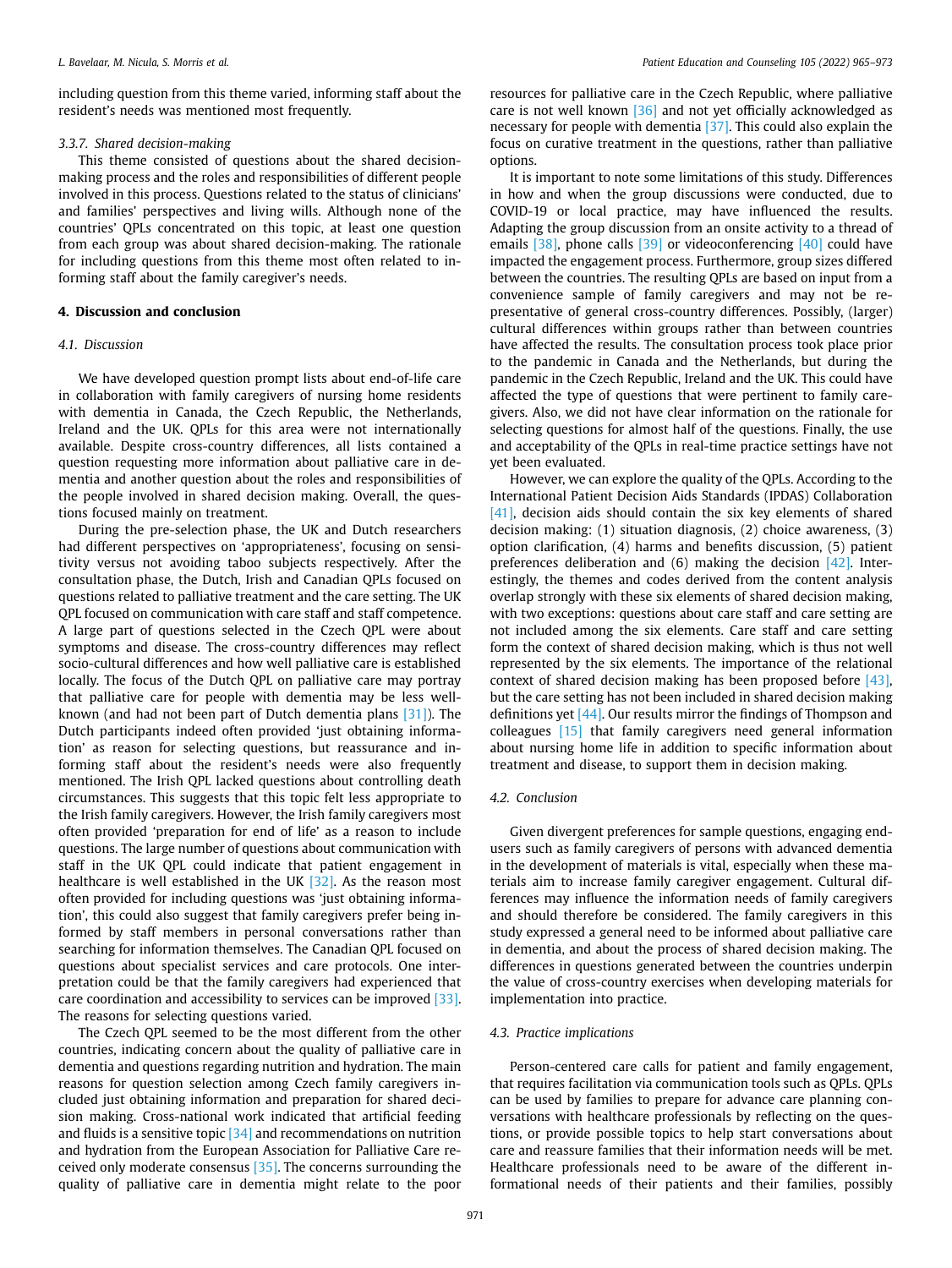related to their cultural background. Service planning and training programs for healthcare professionals should have more attention for shared decision making and general information provision about dementia palliative care, as these subjects raised many questions across the countries. This study also highlighted areas where further guidance is needed, such as artificial hydration and nutrition in advanced dementia in the Czech Republic. More research is necessary to explore the use of QPLs in conversations in healthcare and possible cross-country differences in these conversations.

#### **Informed consent**

Informed consent was obtained according to country-specific guidelines. I confirm all patient/personal identifiers have been removed or disguised so the patient/person(s) described are not identifiable and cannot be identified through the details of the story.

## **Funding**

This is an EU Joint Programme -Neurodegenerative Disease Research (JPND) project. The project is supported through the following funding organizations under the aegis of JPND -www.jpnd.eu: Canada, Canadian Institutes of Health Research (grant number 161462); the Czech Republic, Ministry of Education, Youth and Sport (grant number 8F19005); Netherlands, Netherlands Organisation for Health Research and Development (grant number 733051084); Republic of Ireland, Health Research Board (grant number JPND-HSC-2018-002); the UK, Alzheimer's Society (grant number AS-IGF-17-001). Funders had no role in study design, management or dissemination.

## **CRediT authorship contribution statement**

**Laura Bavelaar:** Conceptualization, Methodology, Formal analysis, Writing – original draft. **Maria Nicula:** Formal analysis, Writing – original draft. **Sophie Morris:** Writing – review & editing. **Sharon Kaasalainen:** Writing – review & editing. **Wilco Achterberg:** Writing – review & editing. **Martin Loucka:** Writing – review & editing. **Karolina Vlckova:** Writing – review & editing. **Genevieve Thompson:** Writing – review & editing. **Nicola Cornally:** Writing – review & editing. **Irene Hartigan:** Writing – review & editing. **Andrew Harding:** Writing – review & editing. **Nancy Preston:**  Writing – review & editing. **Catherine Walshe:** Writing – review & editing. **Emily Cousins:** Writing – review & editing. **Karen Harrison Dening:** Writing – review & editing. **Kay de Vries:** Writing – review & editing. **Kevin Brazil:** Writing – review & editing. **Jenny van der Steen:** Conceptualization, Methodology, Writing – review & editing.

#### **Declaration of Competing Interest**

The authors declare that they have no known competing financial interests or personal relationships that could have appeared to influence the work reported in this paper.

#### **Acknowledgments**

Special thanks to the family caregivers and persons with dementia who participated in the nominal groups. We also like to thank Theresa Orsini, Danielle Just, Emily Di Sante, Lucie Zackova, Erlen Bruls, Bram Tilburgs and Dominica Lisiecka for their help as moderators or observers at the group discussions.

## **Appendix A. Supporting information**

Supplementary data associated with this article can be found in the online version at [doi:10.1016/j.pec.2021.07.031.](https://doi.org/10.1016/j.pec.2021.07.031)

#### **References**

- <span id="page-7-0"></span>[1] Park M, Lee M, Jeong H, Jeong M, M, Go Y. Patient-and family-centered care interventions for improving the quality of health care: a review of systematic reviews. Int J Nurs Stud 2018;87:69–83. [https://doi.org/10.1016/j.ijnurstu.2018.](https://doi.org/10.1016/j.ijnurstu.2018.07.006)  [07.006](https://doi.org/10.1016/j.ijnurstu.2018.07.006)
- <span id="page-7-1"></span>[2] Dudley L, Gamble C, Preston J, Buck D, The, Patient Advisory Group EPIC. What difference does patient and public involvement make and what are its pathways to impact? Qualitative study of patients and researchers from a cohort of randomised clinical trials. PLoS One 2015;10:012881[7https://doi.org/10.1371/](https://doi.org/10.1371/journal.pone.0128817)  [journal.pone.0128817](https://doi.org/10.1371/journal.pone.0128817)
- <span id="page-7-2"></span>[3] Mariani E, Vernooij-Dassen M, Koopmans R, Engels Y, Chattat R. Shared decisionmaking in dementia care planning: barriers and facilitators in two European countries. Aging Ment Health 2017;21:31–9. [https://doi.org/10.1080/13607863.](https://doi.org/10.1080/13607863.2016.1255715)  [2016.1255715](https://doi.org/10.1080/13607863.2016.1255715)
- [4] Bethell J, Commisso E, Rostad HM, Puts M, Babineau J, Grinbergs-Saull A, et al. Patient engagement in research related to dementia: a scoping review. Dementia 2018;17:944–75. <https://doi.org/10.1177/1471301218789292>
- <span id="page-7-3"></span>[5] Bollig G, Gjengedal E, Rosland JH. They know!—do they? A qualitative study of residents and relatives views on advance care planning, end-of-life care, and decision-making in nursing homes. Palliat Med 2016;30:456-70. https://doi.org/ 10.1177/02692163156057
- <span id="page-7-4"></span>[6] Robinson A, Eccleston C, Annear M, Elliott KE, Andrews S, Stirling C, et al. Who knows, who cares? Dementia knowledge among nurses, care workers, and family members of people living with dementia. J Palliat Care 2014;30:158–65. <https://doi.org/10.1177/082585971403000305>
- [7] Gabbard J, Johnson D, Russell G, Spencer S, Williamson JD, McLouth LE, et al. Prognostic awareness, disease and palliative understanding among caregivers of patients with dementia. Am J Hosp Palliat Me 2020;37:683-91. https://doi.org/ [10.1177/1049909119895497](https://doi.org/10.1177/1049909119895497)
- <span id="page-7-5"></span>[8] M. Arcand, C. Caron, Comfort Care at the End of Life for Persons with Alzheimer's Disease or Other Degenerative Diseases of the Brain - A Guide for Caregivers, Centre de santé et de services sociaux - institut universitaire de gériatrie de Sherbrooke, 2005.
- <span id="page-7-6"></span>[9] J.T. van der Steen, C.M. Hertogh, T. de Graas, Zorg rond het levenseinde voor mensen met de ziekte van Alzheimer of een andere vorm van dementie: Een handreiking voor familie en naasten [Care around the end of life for people with Alzheimer's disease or another type of dementia: A guide for family and friends], second ed., VUmc, EMGO, Amsterdam, 2011.
- [10] L. Volicer, H. Vanková, Palliativní péce konci zivota u lidí s Alzheimerovou nemocí ci jiným neurodegenerativním onemocnením [End-of-life palliative care in people with Alzheimer's disease or another neurodegenerative disease], 3rd Medical Faculty of Charles University, Prague, 2017.
- [11] K. Brazil, G. Carter, Providing Comfort Care to People with Dementia During Their Last Days of Life - A guide for family and friends, nineth ed., Queen's University Belfast, School of Nursing and Midwifery, Northern Ireland, 2017.
- [12] T. Spadin, F. Toscani, Cure Palliative alla fine della vita Una guida per chi si prende cura di persone con malattia di Alzheimer o altre patologie cerebrali degenerative [Palliative care at the end of life: A guide for those who care for people with Alzheimer's disease or other degenerative brain diseases], Fondazione Maestroni e AIMA Associazione Italiana Malattia di Alzheimer, Milano, 2008*.*
- [13] N. Cornally, I. Hartigan, D. Lisiecka, T. Foley, C. Buckley, S. Timmons, C. Sweeney, R. O'Caoimh, Providing Comfort Care to People with Advanced Dementia. - A guide for family and friends, Republic of Ireland, 2019.
- <span id="page-7-7"></span>[14] Hughes M, Duffy C. Public involvement in health and social sciences research: a concept analysis. Health Expect 2018;21:1183–90. [https://doi.org/10.1111/hex.](https://doi.org/10.1111/hex.12825)  [12825](https://doi.org/10.1111/hex.12825)
- <span id="page-7-8"></span>[15] Thompson G, Hack T, Rodger K, John St. P, Chochinov H, McClement S. Clarifying the information and support needs of family caregivers of nursing home residents with advancing dementia. Dementia 2020. [https://doi.org/10.1177/](https://doi.org/10.1177/1471301220927617)  [1471301220927617](https://doi.org/10.1177/1471301220927617)
- <span id="page-7-9"></span>[16] Brandes K, Linn AJ, Butow PN, van Weert JC. The characteristics and effectiveness of question prompt list interventions in oncology: a systematic review of the literature. Psycho‐Oncol 2015;24:245–52. <https://doi.org/10.1002/pon.3637>
- <span id="page-7-10"></span>[17] Hyatt A, Lipson-Smith R, Gough K, Butow P, Jefford M, Hack TF, et al. Culturally and linguistically diverse oncology patients' perspectives of consultation audio‐recordings and question prompt lists. Psycho‐oncol 2018;27:2180–8. <https://doi.org/10.1002/pon.4789>
- <span id="page-7-11"></span>[18] Walczak A, Mazer B, Butow PN, Tattersall MH, Clayton JM, Davidson PM, et al. A question prompt list for patients with advanced cancer in the final year of life: development and cross-cultural evaluation. Palliat Med 2013;27:779–88. [https://](https://doi.org/10.1177/0269216313483659)  [doi.org/10.1177/0269216313483659](https://doi.org/10.1177/0269216313483659)
- <span id="page-7-12"></span>[19] Guo Q, Chochinov HM, McClement S, Thompson G, Hack T. Development and evaluation of the Dignity Talk question framework for palliative patients and their families: a mixed-methods study. Palliat Med 2018;32:195-205. https:// [doi.org/10.1177/0269216317734696](https://doi.org/10.1177/0269216317734696)
- [20] Caminiti C, Diodati F, Filiberti S, Marcomini B, Annunziata MA, Ollari M, et al. Cross-cultural adaptation and patients' judgments of a Question Prompt List for